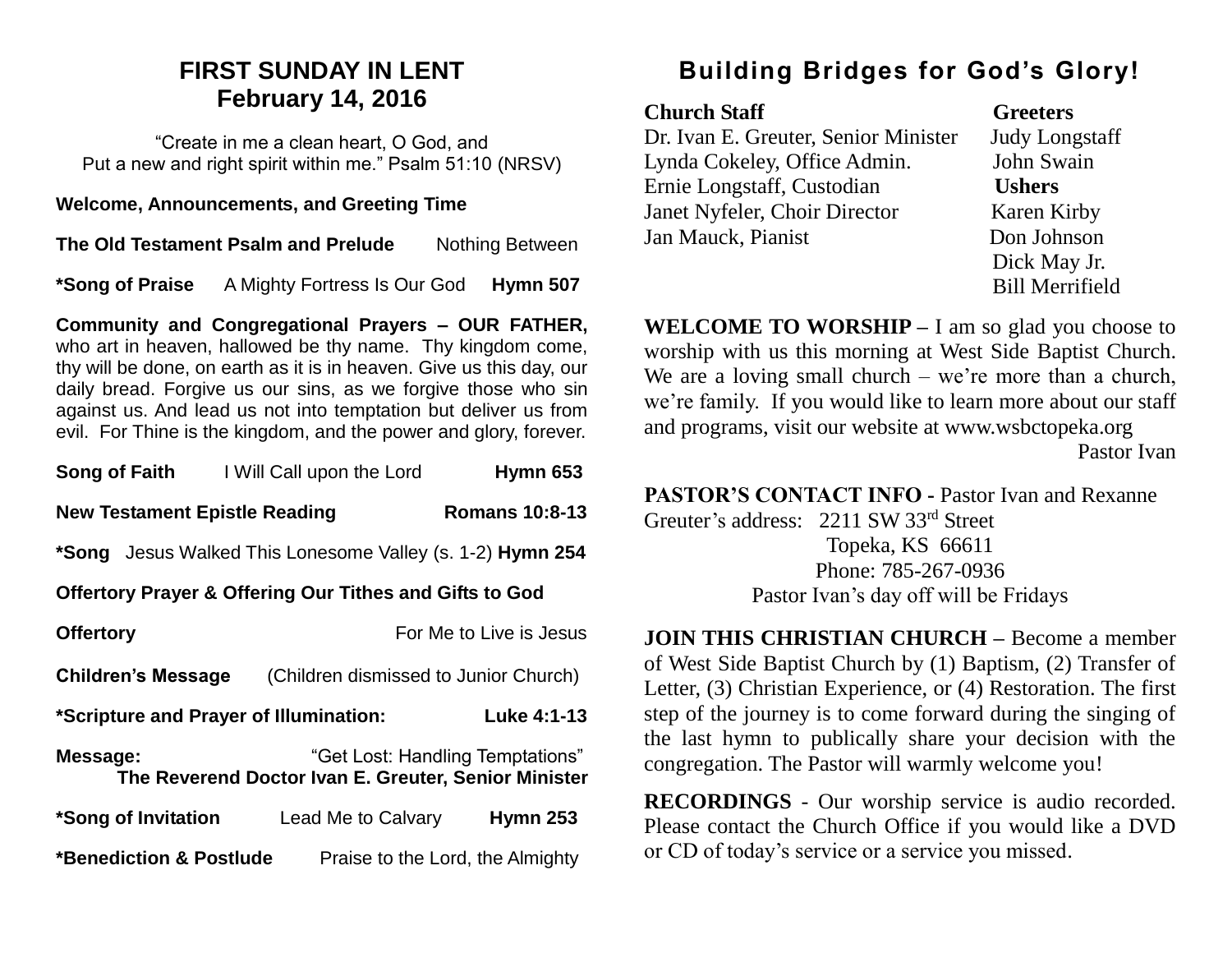# **In our Thoughts and Prayers**

### **Medical Concerns:**

*Gil McCurdy Mark Calloway Jr Bradley Carpenter Albert Carpenter Becky Poe Mark Calloway Jane Baker Brian Roach Madeleine Martinson Reg Kirby Russ Hunter Etta Landis Elma Tschantz Harry Carpenter* 

# For God's West Side Baptist Chur

### **Church Concerns:**

*Pray for Pastor Ivan and our Church Leaders Pray for our youth Pray for all our shut-ins*

### **Praises:**

*For God's continued work in and through West Side Baptist Church* 

*West Side Baptist Church An American Baptist Church of the Central Region American Baptist Church USA www.abc-usa.org* 

Welcome to West Side Baptist Church

**First Sunday** 

## **WEST SIDE BAPTIST CHURCH**

1008 SW Fourth Street | Topeka, KS 66606 Phone: (785) 233-4241 │ [office@wsbctopeka.org](mailto:office@wsbctopeka.org) www.wsbctopeka.org